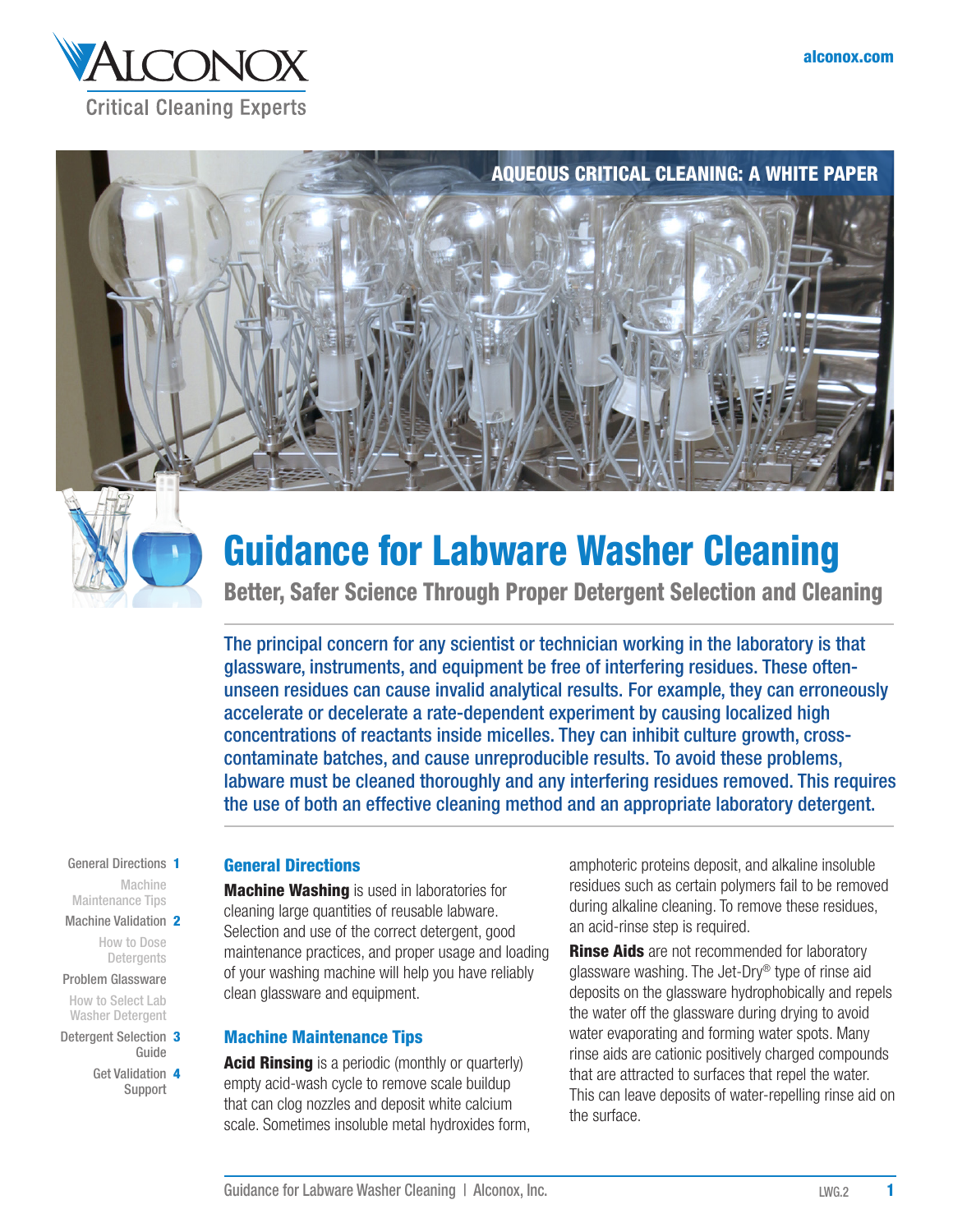<span id="page-1-0"></span>

To avoid water spots when washing labware, it is better to use multiple deionized water rinses and good loading procedures to avoid trapping and carrying over wash water with residue load. Note: If tap water is only available, it may be better to set the washer to air dry and open the washer immediately after the first rinse. Then manually rinse in deionized water before proceeding to an air dry or a heated drying cycle.

#### Machine Validation

The GMP regulations include several specifications (Part 133.4, 1963, and Part 211.67, 1978) that provide guidelines for GMP washer/dryer design and construction. Unfortunately, these regulations leave many areas open for interpretation. With no clear standard, a great many "lab style" washers have been developed — their limitations not evident until long after purchase and installation.

A documentation package is needed to complete the validation and qualify the cleaning system. At a minimum, the package should contain the following components:

- Users manual
- Maintenance manual
- Instrument list
- Electrical diagram
- Piping and instrumentation diagram
- Spare parts list
- Exploded view
- Welding report and welder certificate
- Source codes in both printed and digital form
- Passivation report
- As-built drawings
- IQ/OQ documentation

#### How to Dose Detergents

**Powder** — If there is a cup or receptacle built into the washer, fill the receptacle according to the machine manufacturer's directions. Many undercounter washers can use powders. If no receptacle is available, you can still dose a correct amount of powder into the bottom of a washer prior to washing as long as you skip the pre-wash cycle or add the powder after the pre-wash cycle finishes.

Calculate the correct amount of powder by consulting the users manual and seeing how much water is used in the wash cycle. A typical undercounter washer will use about 2 gallons (about 8 liters). A medium size washer might use around 4 gallons (16 liters), and a large floor-standing washer might use as much as 10 gallons (38 liters). Use 0.5–1.25 ounces (5–10 grams/liter) of powder per gallon.

Store detergent in a dry location (not under the sink) to avoid caking. Always dose the detergent in to a dry, clean cup. Remove any caked on residue or water from the dosing cup before putting fresh detergent in the cup. Do not add powdered detergent to the cup until just before turning the washer on. All of these precautions will minimize caking of powdered detergents.

**Liquids —** Follow machine manufacturers directions. Do not add liquid detergents to powder detergent dosing cups, as the detergent just runs out of the cup and is used up in the initial short, cold prewash cycle. If available, use liquid detergent reservoir, connecting tubes or metering pump. Wear protective gloves and eyewear when handling.

Calculate the correct amount of liquid to use by consulting the users manual and seeing how much water is used in the wash cycle. A typical undercounter washer will use about 2 gallons of water (about 8 liters) and 1.0–2.5 ounces of liquid detergent.

In general, use a  $1/2-1$ % solution in the hot water wash cycle (1 1/4–2 1/2 tbsp per gal; 3/4–1 1/4 oz per gallon; 5–10 mL per L — most machines need 2 1/2 oz added at a typical 2 gal wash cycle). For difficult soils, raise water temperature and use more detergent.

Take special care to rinse thoroughly. For critical cleaning, do final or all rinsing in distilled, deionized or purified water. For food contact surfaces, rinse with potable water.

### Problem Glassware

Graduated cylinders need to be loaded at an angle so that the base does not trap a large amount of dirty washwater and contaminate the rinse. If there is no option to tilt the cylinders to promote drainage, then extra rinse may allow sufficient exchange of water by stopping at the end of the wash cycle. Manually dumping out the tops of the cylinders can help also.

Pipettes require special flow-through fittings and

only available, it may be better to set the washer to air dry and open the washer immediately after the first rinse.

If tap water is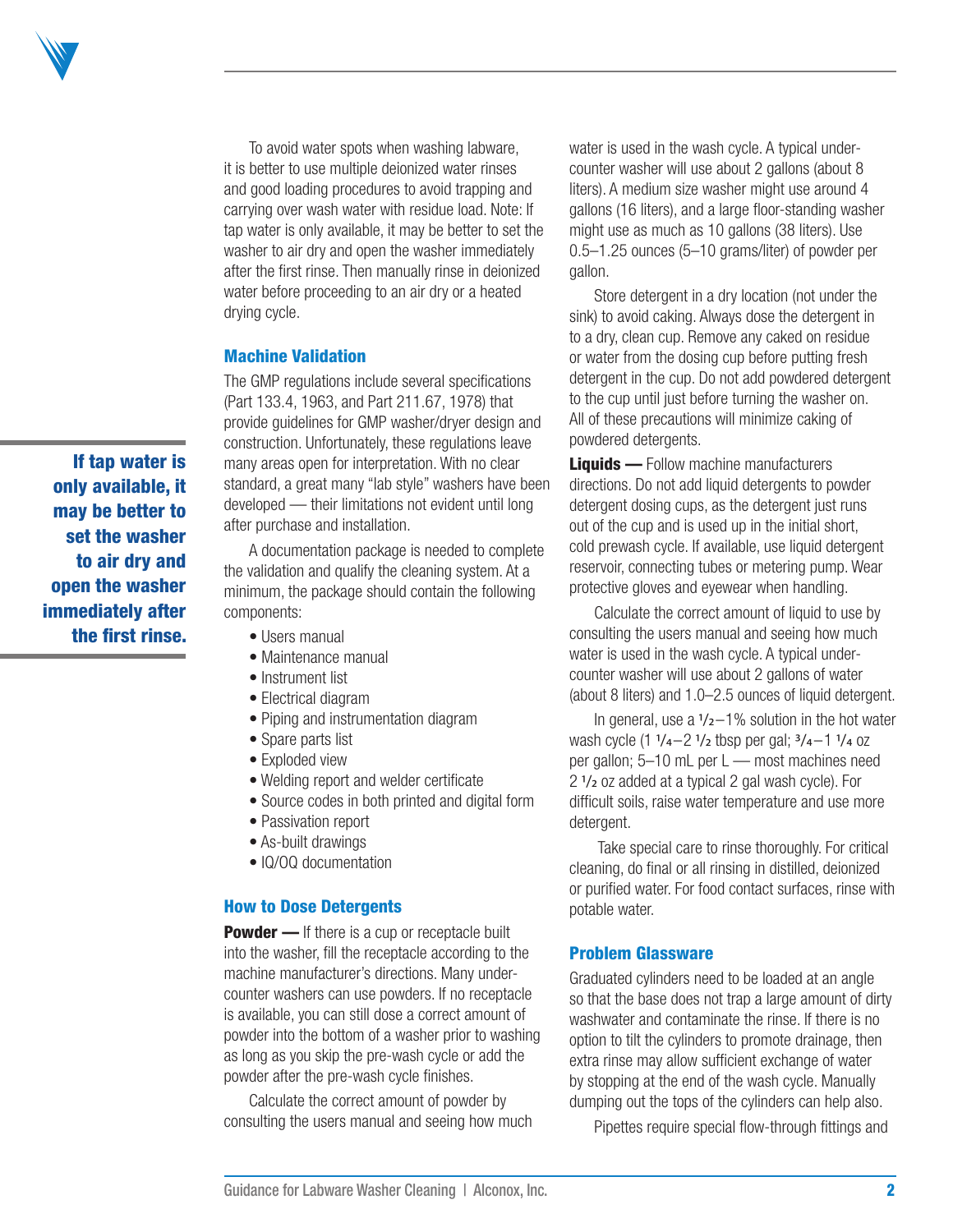<span id="page-2-0"></span>

racks to clean in a washer. Obtain a special pipette rack from the machine manufacturer.

Narrow neck flasks are best cleaned using special spray spindles that fit up inside the flasks to assure that cleaning and rinsing solution gets to the inside of the flasks. See the picture on the front.

For difficult irregularly shaped glassware you may be able to get custom racks that promote proper cleaning and draining from the washer manufacturer.

### How to Select the Appropriate Lab Washer **Detergent**

- Use the Detergent Selection Guide (pg. 4) to identify the Alconox, Inc. cleaner for your type of lab washer. Select the correct detergent and then where you machine is set up to use an acid rinse, select Citrajet acid rinse.
- Be sure to include in your decision-making process the requirements of the College of American Pathology for residue detection method, and state and NELAC standards for certificates of analysis and inhibitory residue test reports.
- If your industry requires validating your residue detection method, all of the Alconox, Inc. products listed on page 4 have methods for detection.

# Alconox, Inc. Provides Validation Support and Expertise

Because Alconox, Inc. is a supplier to companies requiring exacting levels of quality control and technical service, each product is tested by lot number, with Certificates of Analysis available to endusers with quality control or regulatory-compliance requirements.

Support for regulatory-compliant cleaning validations includes lot number traceability of all cleaners and ingredients, cleaner toxicity and reactivity/degradation information, shelf-life testing, residue sampling, detection methods and written cleaning procedures.

As a leader in the field of critical cleaning, Alconox, Inc. can provide valuable consulting and information to laboratories — as well as to vendors, suppliers, and clients in many other industries who wish to establish cleaning validation methods and procedures.



Graduated cylinders need to be loaded at an angle so that the base does not trap a large amount of dirty washwater and contaminate the rinse.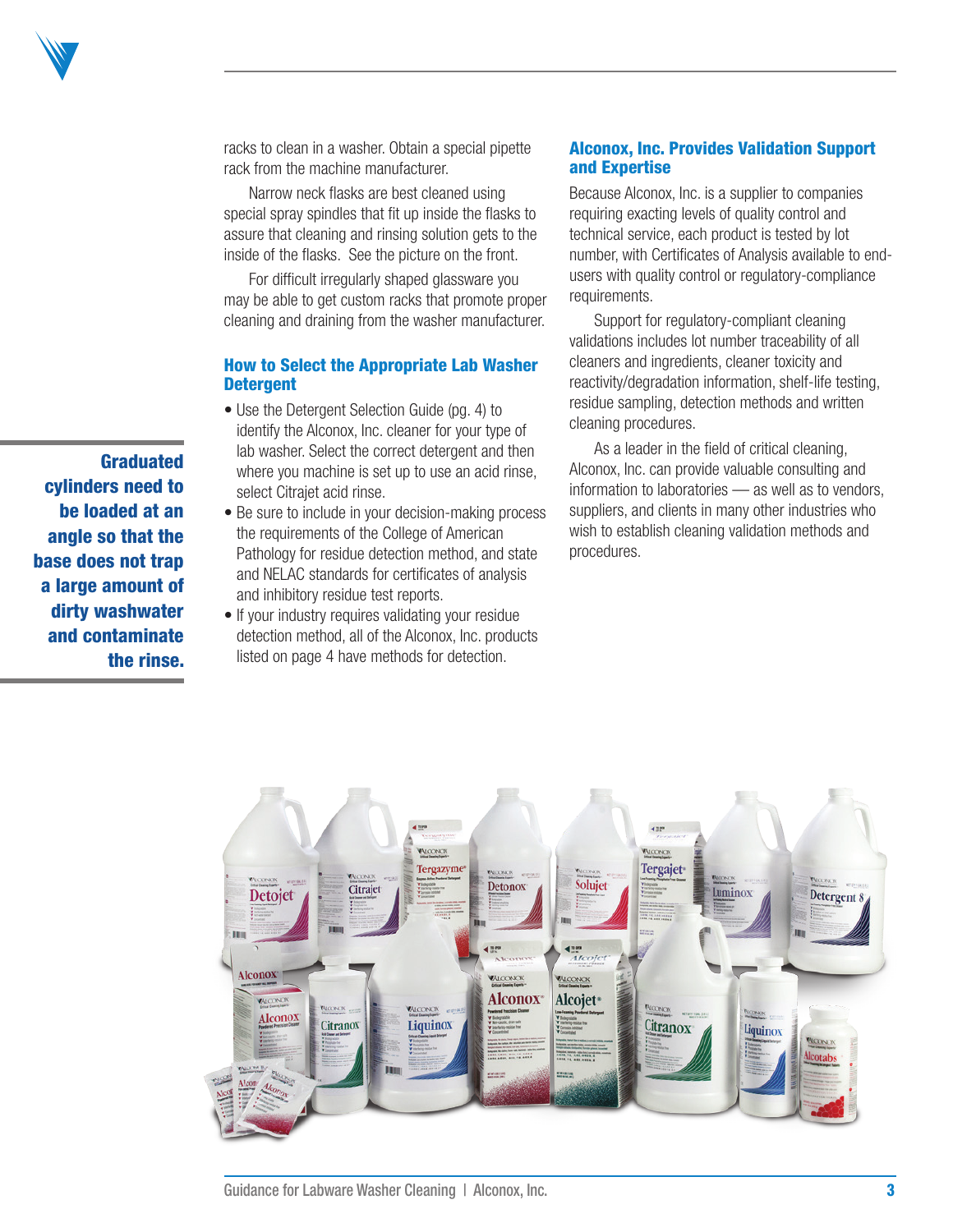<span id="page-3-0"></span>

|                                  |                                                                    | Alconox, Inc.<br><b>Phosphate Free Cleaners</b> |                                                        | Alconox, Inc.<br><b>General Purpose Cleaners</b>    |                                                                | <b>Trace Metal</b>                                     |                                                  |
|----------------------------------|--------------------------------------------------------------------|-------------------------------------------------|--------------------------------------------------------|-----------------------------------------------------|----------------------------------------------------------------|--------------------------------------------------------|--------------------------------------------------|
| <b>Type of Lab</b>               | TERGAJET <sup>®</sup> SOLUJET®<br><b>Alkaline</b><br><b>Powder</b> | <b>Alkaline</b><br><b>Liquid</b>                | <b>CITRAJET®</b><br><b>Acid/Rinse</b><br><b>Liquid</b> | <b>ALCOJET®</b><br><b>Alkaline</b><br><b>Powder</b> | <b>DETOJET<sup>®</sup></b><br><b>Alkaline</b><br><b>Liquid</b> | <b>CITRAJET®</b><br><b>Acid/Rinse</b><br><b>Liquid</b> | <b>CITRAJET®</b><br><b>Liquid</b><br><b>Acid</b> |
| Environmental trace analysis (2) | 0                                                                  |                                                 |                                                        |                                                     |                                                                |                                                        |                                                  |
| Microbiology                     | $\bullet$                                                          | ●                                               | o                                                      |                                                     |                                                                |                                                        |                                                  |
| Wastewater (2)                   | $\bullet$                                                          | ●                                               | ●                                                      |                                                     |                                                                |                                                        |                                                  |
| Water and Drinking Water (2)     | $\bullet$                                                          |                                                 |                                                        |                                                     |                                                                |                                                        |                                                  |
| Biochemistry/Biology             |                                                                    |                                                 |                                                        | $\bullet$                                           | $\bullet$                                                      | $\bullet$                                              | $\bullet$                                        |
| Chemistry, Analytical            |                                                                    |                                                 |                                                        |                                                     |                                                                |                                                        |                                                  |
| Food                             |                                                                    |                                                 |                                                        | ●                                                   | œ                                                              | ●                                                      |                                                  |
| Forensics                        |                                                                    |                                                 |                                                        | ●                                                   |                                                                | $\bullet$                                              |                                                  |
| Genetics                         |                                                                    |                                                 |                                                        |                                                     |                                                                |                                                        |                                                  |
| Hospital/Medical Laboratory      |                                                                    |                                                 |                                                        |                                                     |                                                                |                                                        |                                                  |
| <b>Materials Testing</b>         |                                                                    |                                                 |                                                        | ●                                                   |                                                                |                                                        |                                                  |
| Microbiology                     |                                                                    |                                                 |                                                        | $\bullet$                                           | ●                                                              |                                                        |                                                  |
| Nuclear (radioisotopes)          |                                                                    |                                                 |                                                        | $\bullet$                                           | ●                                                              |                                                        |                                                  |
| Pathology(1)                     |                                                                    |                                                 |                                                        | ●                                                   | œ                                                              | ●                                                      | o                                                |
| Petrochemicals                   |                                                                    |                                                 |                                                        |                                                     |                                                                |                                                        |                                                  |
| Pharmaceuticals                  |                                                                    |                                                 |                                                        |                                                     |                                                                |                                                        |                                                  |
| Pharmacology                     |                                                                    |                                                 |                                                        | ●                                                   |                                                                | ●                                                      |                                                  |
| QA/QC                            |                                                                    |                                                 |                                                        |                                                     |                                                                |                                                        |                                                  |
| Toxicology                       |                                                                    |                                                 |                                                        |                                                     |                                                                |                                                        |                                                  |

#### DETERGENT SELECTION GUIDE FOR LABWARE MACHINE WASHERS

If your industry requires validating your residue detection method, all of the Alconox, Inc. products listed here have methods for detection.

(1) Requires College of American Pathology (CAP) residue detection method questionnaire from www.alconox.com

(2) Requires inhibitory residue test data to comply with state and NELAC standards from COA and inhibitory residue test at www.alconox.com

| <b>Application</b><br><b>Key Concerns</b>                                                                                                                             | <b>What Are You</b><br><b>Cleaning?</b>                                                                                                                            | <b>Recommended</b><br><b>Powder Detergent</b>                     | <b>Recommended</b><br><b>Liquid Detergent</b>               |
|-----------------------------------------------------------------------------------------------------------------------------------------------------------------------|--------------------------------------------------------------------------------------------------------------------------------------------------------------------|-------------------------------------------------------------------|-------------------------------------------------------------|
| Healthcare/Veterinary - Effective<br>preparation for sterilization; longer<br>instrument life.                                                                        | Surgical, anesthetics and examining<br>instruments.                                                                                                                | ALCOJET <sup>®</sup>                                              | DETOJET <sup>®</sup>                                        |
| <b>Pharmaceutical/Medical Device/</b><br><b>Biotechnology</b> - Pass cleaning<br>validation for FDA good manufacturing<br>practices. Stainless steel, glass, plastic, | Titanium dioxide, petrolatum, oils,<br>ointments, carbopols, lacquer,<br>zinc oxides, proteins, steroids, and<br>Eudragit <sup>®</sup> polymers, coatings, amines. | ALCOJET <sup>®</sup>                                              | SOLUJET <sup>®</sup>                                        |
| elastomer cleaning.                                                                                                                                                   | Inorganic residues, salts, metallics,<br>pigments, Eudragit*polymers,<br>amphoterics, coating amines, ethers,<br>starches.                                         |                                                                   | CITRAJET <sup>®</sup>                                       |
| Laboratory/Environmental -<br>Reproducible results; no interfering<br>residues. Keep laboratory accreditation.<br>Lab safety.                                         | Glass, metal, plastic labware,<br>ceramics, tissue culture, porcelain.                                                                                             | ALCOJET <sup>®</sup><br>TERGAJET <sup>®</sup><br>(phosphate free) | DETOJET <sup>®</sup><br><b>SOLUJET®</b><br>(phosphate free) |
| <b>Metalworking, Precision</b><br><b>Manufacturing, and Optics - Clean</b><br>parts; avoid volatile solvents, strong acids<br>and other hazardous chemicals.          | Delicate substrates.                                                                                                                                               |                                                                   | LUMINOX <sup>®</sup>                                        |
| <b>Electronics</b> — Avoid conductive<br>residues; avoid CFC; pass cleaning<br>criteria.                                                                              | Circuit boards, conductive residues,<br>fluxes.                                                                                                                    |                                                                   | DETERGENT 8 <sup>®</sup>                                    |